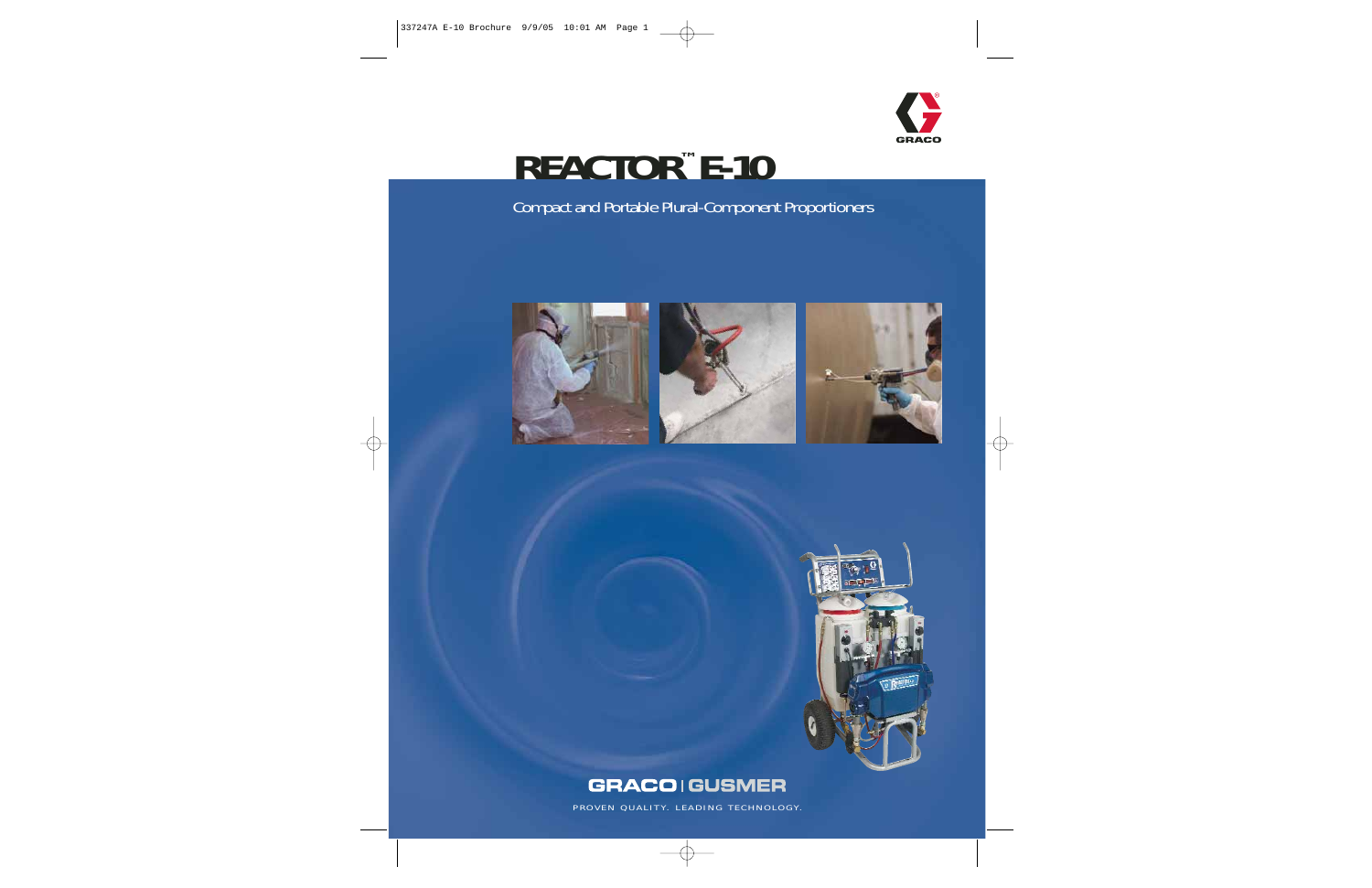# Small ready-to-use systems with big results!



Get in and get smaller jobs done fast without sacrificing performance. Graco's portable E-10 sprayers are ideal for pluralcomponent spray, joint-fill jobs and touchups. With smart controls that are easy to setup and simple to operate, the E-10 is a natural complement to any proportioning equipment line-up.

EACTOR

#### **Foam Insulation Coatings**

- Rim Joists • Roof patching
- Prep work
- Window repair
- High rise apartments
- Concrete joint filling and flooring applications
- Small tank spraying using
- - Industrial maintenance

• Small industrial jobs

cold spray polyurea

# Makes even small jobs profitable

### PLURAL COMPONENT PROPORTIONER



**ELECTRIC POWER** Low draw, plugs into standard outlet. Operates almost anywhere!

**EASY CONTROLS**  Intuitive start, stop and digital temperature display with single knob operation

**PRESSURE BALANCE VALVES** Quick and easy balancing of system pressures

**BALANCED PROPORTIONING** Eliminates pressure fluctuations to give you a consistent spray pattern

**EASY-TO-SERVICE FLUID SECTION** Reduces maintenance and increases productivity

- **ELECTRIC MOTOR** Improves performance and reduces operating costs
- **SELF-CONTAINED TRANSLUCENT MATERIAL TANKS** See that you are spraying on-ratio
- **2-WHEEL CART**  Easy to maneuver up and down stairs, wherever the job goes
- **9 HEATERS & HOSE** Up to 2000 watts to pre-heat circulating material





### Advanced Features in a Flexible Package

- **Small size is ideal for on-site portability and hard-to-reach areas**  $\blacktriangleright$
- **One-person operation saves time and money**
- **Use as an add-on to your existing** ▲ **spray business**
- **Versatile switch from cold spray**  ▲ **to hot spray to foam**
- Saves 30% on material costs **compared to disposable foam systems**

1570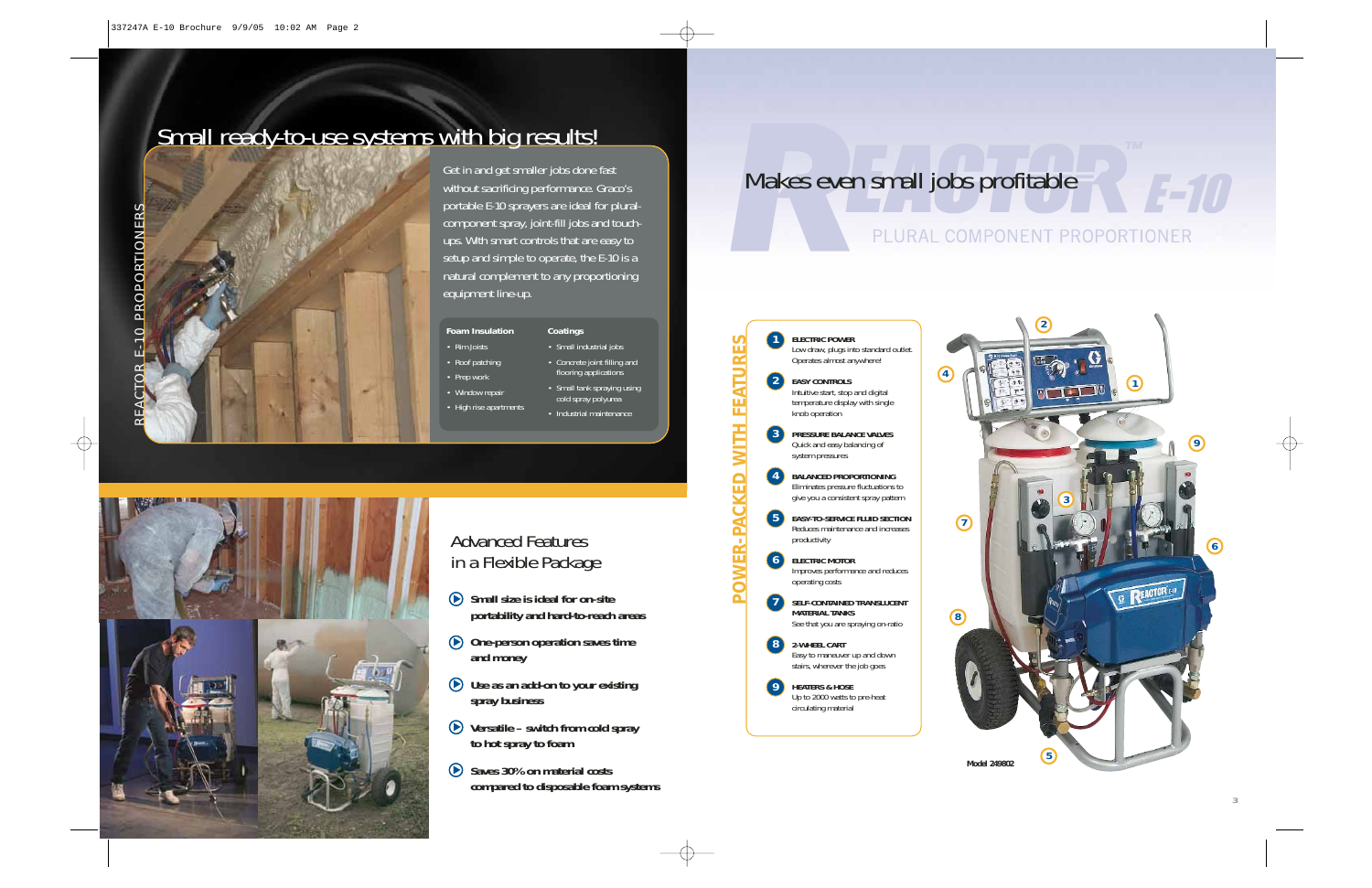# Selecting the Right Reactor E-10 System

### STEP ONE

| A Choose your Reactor E-10 Unit based on your material requirements. |
|----------------------------------------------------------------------|

### **REACTOR E-10 HEATED UNIT**

### Package units include:

35 feet of insulated hose bundled and a Fusion AP gun with an AW2222 mix chamber

| Package      | <b>Bare</b> |
|--------------|-------------|
| 249800       |             |
| 249802       |             |
| 249804       |             |
| *Export unit |             |

### **REACTOR E-10 UNHEATED UNIT**

Package units include:

35 feet of insulated hose bundled and a 2K Ultra-Lite™ gun with a joint fill and cold spray kit

| Package | <b>Bare</b> |
|---------|-------------|
| 249806  |             |
| 249808  |             |

 $\cdots \cdots \cdots$ 

### STEP TWO  $\dot{v}$  STEP THREE

**Determine your power source.**

**WALL A**

**4**

Use on-site power **OR**

**GENERATOR B**

Use a generator for even greater flexibility.

Wattage requirements:

• Machine only: 5000 watts (heated unit) • Electric air compressor

Check the manufacturing power requirements and add the air compressor to the Reactor E-10's wattage requirements for your total wattage

**AIR COMPRESSOR C** Required for proper gun operation and activation

**Moving your material. Do you need an agitator or a feed pump?** 

### **55 GALLON DRUMS A**

Easily transfer material into 5 gallon pails or to the Reactor E-10 machine

### **B TRANSFER PAILS**

Transport your material from a bulk supply to the Reactor E-10

### **AGITATOR C** Agitate your resin for consistent coating

**D** ADDITIONAL HOSE SECTIONS Additional hose is available in 35 feet increments for a maximum of 105 feet

### **WASTE PAILS E** Waste pails are used for startup and shutdown



### Readily Available Power Source **2A**

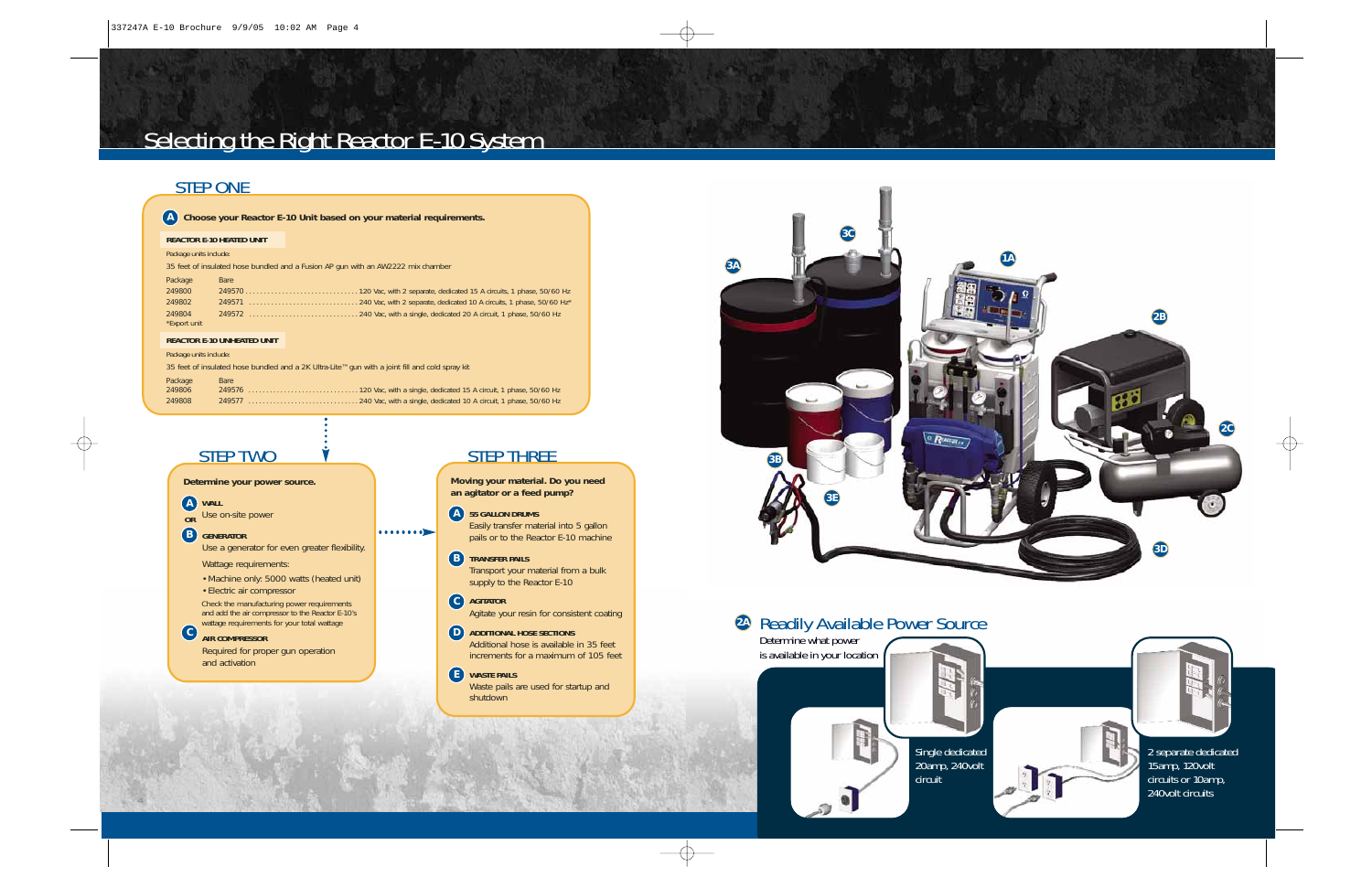### Setting new standards in flexible proportioning

Portability, flexibility, precision and ease-of-use ... the Reactor E-10 meets a wide range of flow and performance requirements. Flow rates are based on a material viscosity of 60 cps.



### **HOW TO USE THIS CHART** • Select spray pressure • Select mix chamber • Choose Reactor model Note: Darker shading includes Reactor models

shown in lighter shaded areas. **EXAMPLES A** Mix chamber: AR2222 Pressure: 1500 psi

Flow rate: 5 lbs/min Reactor E-10, E-20 and E-30

**B** Mix chamber: AR2929 Pressure: 1000 psi Flow rate: 8 lbs/min Reactor E-10, E-20 and E-30

**C** Mix chamber: AR4242 Pressure: 1250 psi Flow rate: 12 lbs/min Reactor E-20 and E-30

### Graco|Gusmer high performance proportioners







|                                 | <b>MP</b> unit            | <b>FF1600</b> | $E-10$                            | $E - 20/E - 30$ | $E$ -XP1/E-XP2        | <b>H20/35 PRO</b>     |
|---------------------------------|---------------------------|---------------|-----------------------------------|-----------------|-----------------------|-----------------------|
| <b>PRESSURE</b>                 | 1600                      | 1600          | 2000                              | 2000            | 2500/3500             | 2000/3500             |
| psi (bar, MPa)                  | (110, 11.0)               | (110, 11.0)   | (138, 13.8)                       | (138, 13.8)     | (172, 17.2/241, 24.1) | (138, 13.8/241, 24.1) |
| <b>FLOW RATE</b>                | 16                        | 16            | 12                                | 18/34           | 10/20                 | 38/24                 |
| Ib/min (kg/min)                 | (7.3)                     | (7.3)         | (5.4)                             | (8.2/15.4)      | (4.5/9.1)             | (17.2/11.0)           |
| <b>HEATER WATTAGE</b>           | N/A                       | 5 Kw          | 1700w heated<br>2000 <sub>w</sub> | 6 Kw/10.2 Kw    | 10.2 Kw/15.3 Kw       | 12 Kw/18 Kw           |
| <b>AMP DRAW</b><br>Single Phase |                           | 40 amps       | See Tech Specs                    | 48/78 amps      | 69/100 amps           | 100/74 amps (3 phase) |
| <b>WEIGHT</b>                   | 80/100 w/tanks            | 140           | 160                               | 340/400         | 342/438               | 735                   |
| $\mathsf{lbs}(\mathsf{kg})$     | $(36/45 \text{ w/tanks})$ | (64)          | (72)                              | (154/181)       | (155/199)             | (333)                 |

### Technical Specifications

### **Reactor E-10**

| Maximum fluid working pressure 2000 psi (140 bar, 14 MPa)                                                                                                        |  |
|------------------------------------------------------------------------------------------------------------------------------------------------------------------|--|
|                                                                                                                                                                  |  |
| Maximum output 12 lb/min (5.4 kg/min) at 340 cycles/min                                                                                                          |  |
|                                                                                                                                                                  |  |
| Heater power                                                                                                                                                     |  |
|                                                                                                                                                                  |  |
| 240V models 1000 W each; 2000 W total                                                                                                                            |  |
| Sound power, per ISO 9614-2 86 dB(A) at 2000 psi                                                                                                                 |  |
| (140 bar, 14 MPa), 0.4 gpm (1.5 lpm)                                                                                                                             |  |
|                                                                                                                                                                  |  |
|                                                                                                                                                                  |  |
| "B" 1/4 I.D. #6 JIC                                                                                                                                              |  |
| Fluid component markings                                                                                                                                         |  |
|                                                                                                                                                                  |  |
|                                                                                                                                                                  |  |
| Weight                                                                                                                                                           |  |
|                                                                                                                                                                  |  |
|                                                                                                                                                                  |  |
| (112 cm H x 67 cm W x 76 cm D)                                                                                                                                   |  |
| Wetted parts Aluminum, stainless steel, carbon steel, brass,<br>carbide, chrome, chemically resistant o-rings,<br>PTFE, ultra-high molecular weight polyethylene |  |

| Displacement pump parts 311076                                                       |
|--------------------------------------------------------------------------------------|
|                                                                                      |
| Fusion air purge spray gun 309550                                                    |
| Fusion mechanical purge spray gun 309856                                             |
|                                                                                      |
| 2K Ultra-Lite cold spray and joint fill kits 311230                                  |
| Air consumption                                                                      |
| Unheated joint fill units $\ldots \ldots \ldots 2$ cfm @ 100 psi (70 bar, 7 MPa)     |
| Unheated cold spray units 16 cfm @ 100 psi (70 bar, 7 MPa)                           |
| Heated units with Fusion gun 2.5 cfm @ 100 psi (70 bar, 7 MPa)                       |
| Power requirements*                                                                  |
| Package<br><b>Bare</b>                                                               |
|                                                                                      |
|                                                                                      |
| 249804                                                                               |
| 249806                                                                               |
| 249808                                                                               |
| *When sizing the generator, make sure to consider all power requirements for the job |
| Hose length                                                                          |
|                                                                                      |
| Minimum 35 feet (10m)                                                                |

### **Ordering Information Accessories**

#### **E-10 Systems**

 120V, heated, 2 cord, 35 ft 5-hose bundle, AP gun 240V, heated, 2 cord, 35 ft 5-hose bundle, AP gun 240V, heated, 1 cord, 35 ft 5-hose bundle, AP gun 120V, ambient, 35 ft 3-hose bundle, 2K Ultra-Lite gun, complete kit 240V, ambient, 35 ft 3-hose bundle,

2K Ultra-Lite gun, complete kit

#### **E-10 Bare Proportioners**

 120V heated, (2) 15A cords, 1,700 W 240V heated, (2) 10A cords, 2,000 W 240V heated, (1) 20A cord, 2,000 W 120V Unheated, (1) 15A cord 240V Unheated, (1) 10A cord

#### **Applicator Assembly**

Instruction manuals

249810 Fusion AP gun, AW2222 (with 4-hose manifold)

- 249815 Fusion MP gun, XF2323/FTM438 (with 4-hose manifold)<br>249591 2K Ultra-Lite complete valve kit (with cold spray and joint
- 2K Ultra-Lite complete valve kit (with cold spray and joint fill) 249634 2K Ultra-Lite valve cold spray kit (complete, ready to spray)
- 249635 2K Ultra-Lite valve joint fill kit (complete, ready to dispense)

#### **Hoses**

- 249499 Five hose insulated (heated packages) with air,
- 35 ft (10.6 m) sections, 1/4 in (6 mm) 249633 Three hose (unheated packages), with air, 35 ft (10.6 m) sections, 1/4 in (6 mm)

#### **Repair Kits**

- 249853 Air filter/water separator kit
- 249855 Pump repair kit
- 249835 2K restrictor outlet kit (front end for 2K bare valve)
- 120042 1/4 I.D. x 24 spray disposable mixer (bag of 50)
- for both cold spray and joint fill units 120043 Spray mixer adapter kit, round pattern (bag of 5)
- 
- 120044 Cap, air spray, for mixer adapter (bag of 5)<br>249765 Restrictor kit, 2K Ultra-Lite valve (mix of rest Restrictor kit, 2K Ultra-Lite valve (mix of restrictors) for balancing pressures
- 249508 Hose, A ISO, 35 ft., coupled<br>249509 Hose, B resin, 35 ft., coupled
- Hose, B resin, 35 ft., coupled
- 15G342 Hose, air, 35 ft., coupled
- 119974 E-10 desiccant dryer